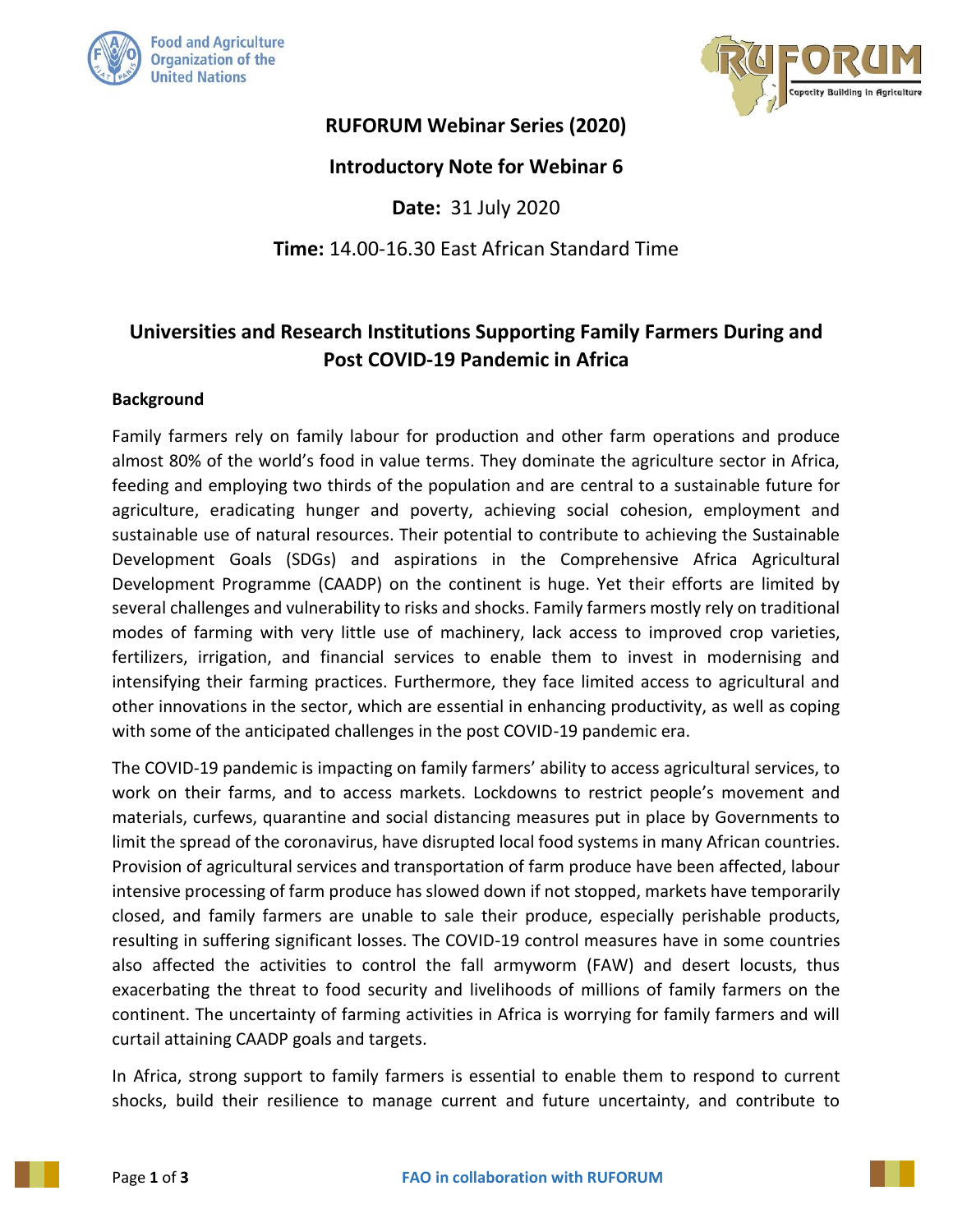



attainment of the SDGs and delivering on CAADP. This calls for strong partnerships and coordination among government agencies, farmer organizations, international and regional development agencies, universities and research institutions.

Universities and research institutions, as a major components of national innovation systems, are in a good position to develop capacities of family famers and contribute to local solutions to address the current and post COVID-19 impact on family farmers. However, the support should respond to the real needs of family farmers and should complement initiatives being undertaken by national governments and development partner to support family farmers.

#### **Objective**

This webinar brings together representatives of universities, family farmers organizations, development partners, agricultural research institutions, and government agencies to chat a way forward for universities in Africa to contribute to enhancing the livelihoods of family farmers and developing their capacities to cope with increasing uncertainty caused by current shocks. In particular, the webinar will aim to address universities' and research institutions' roles in: (i) promoting rural communities' initiatives, and development and transfer of technologies; (ii) harmonization of regional policies and strategies to support family farmers; and (iii) strategies to reinforce the capacity and resilience of family farmers, especially women and youth, and their organizations to cope with shocks.

#### **Mode of Delivery**

The webinar will be delivered through the Zoom video and audio-conferencing platform. Interested participants must register to attend the webinar through the [link.](https://us02web.zoom.us/webinar/register/WN_BJd_B6AZS6KIG566fTxvkA)

#### **Organisers**

The Partnerships Division of the Food and Agriculture Organization of the United Nations (FAO) is collaborating with the Regional Universities Forum for Capacity Building in Agriculture (RUFORUM) are jointly organizing the webinar. FAO and RUFORUM entered into a formal partnership in 2017 and currently are supporting initiatives to build capacities of young family farmers in Eastern and Southern Africa to improve their access to and sharing of agricultural innovations.

#### **Targeted audiences**

Representatives of Africa Union Commission, universities, agricultural research organizations, government agencies, international, regional and national development partners agencies supporting family farmers in Africa.